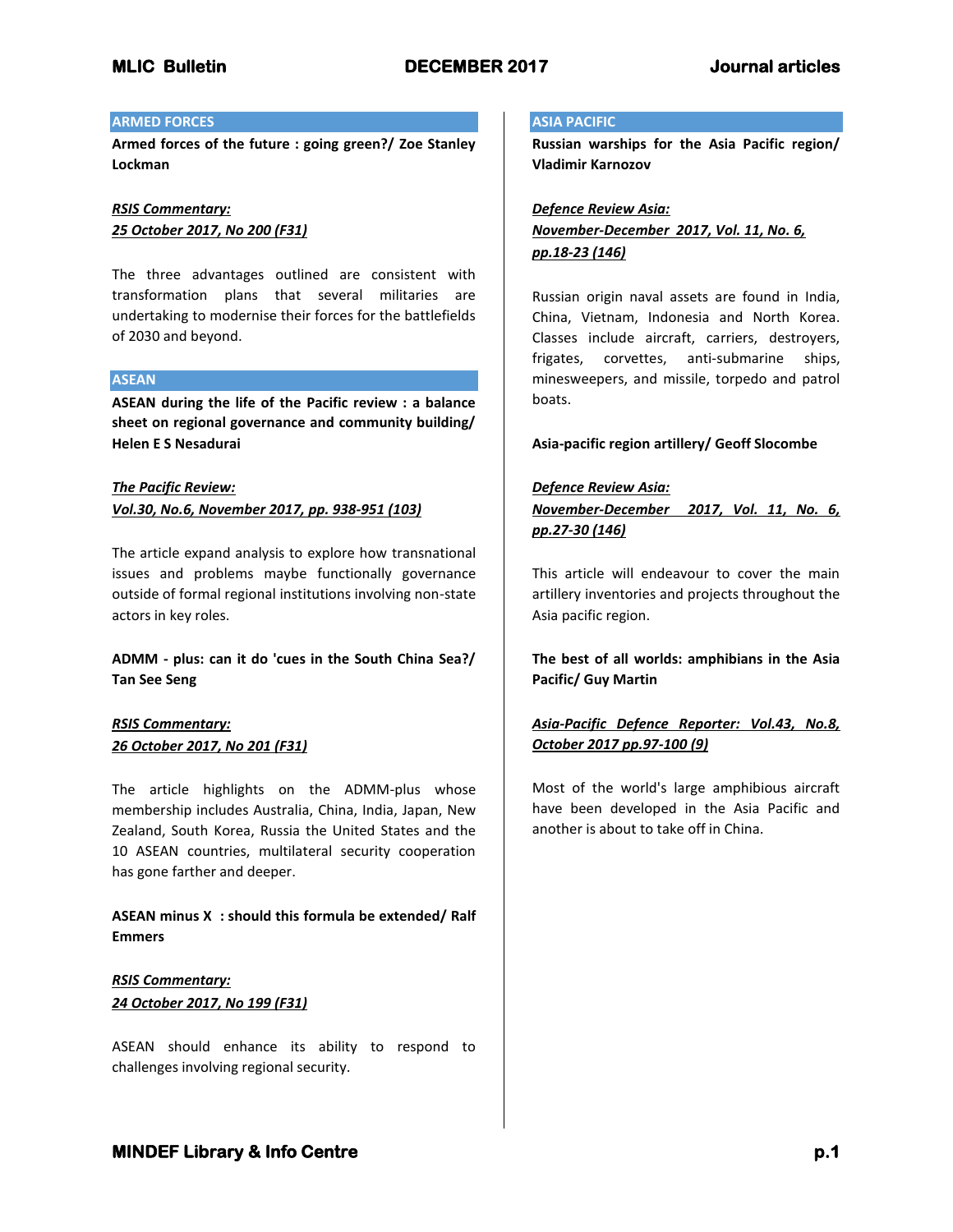## **ASIAN**

**Theorising the international relations of Asia : necessity or indulgence? Some reflections/ Amitav Acharya**

# *The Pacific Review: Vol.30, No.6, November 2017, pp. 816-828 (103)*

This essay argues that Asia offers an opportunity to IR theory for broadening itself and shed its hitherto western centrism especially at a time of a global turn in IR (global IR)

# **Asia's new long march : bottling conflicts and managing political turbulences/ Chung Min Lee**

## *The Pacific Review : Vol.30, No.6, November 2017, pp. 843-856 (103)*

This paper explores the probable causes and consequences of an Asian paradox or the highly incongruous structure of Asia within the broader international system at once the engine of global economic growth while at the same time the repository of all the world's outstanding security threats and challenges.

## **CHINA**

**China's great white fleet/ Chen Chuanren**

*Defence Review Asia: November-December 2017, Vol. 11, No. 6, pp.14-16 (146)*

PLAN warships travelled over 10,000 nautical miles across the globe to the Baltic Sea for exercise joint sea 2017 with Russian navy.

# **CHINA**

**Power transitions and great power management : three decades of China-Japan-US relations/ Rosemary Foot**

*The Pacific Review : Vol.30, No.6, November 2017, pp. 829-842 (103)*

This article compares and contrasts US responses to two shifts in relative power with the aim of elucidating how changes that portend a power transition are understood and how great powers attempt to manage the security order at times disruption.

**Compelling reasons for the expansion of Chinese military forces/ Cindy Hurst**

## *Military Review : November-December 2017, pp. 28-37 (81)*

This article provides some possible insights into China's perception of its transitioning role and what to expect in the future based on its involvement in overseas evacuations over the several decades.

## **Networking security in Asia/ Richard Fontaine**

# *The Washington Quarterly: Fall 2017, Vol.40 No.3, pp.45-62 (108)*

Asian security networking is premised on the notion that US allies themselves are increasingly capable, networking seeks to link Asian allies both with each other faith non-allied partners.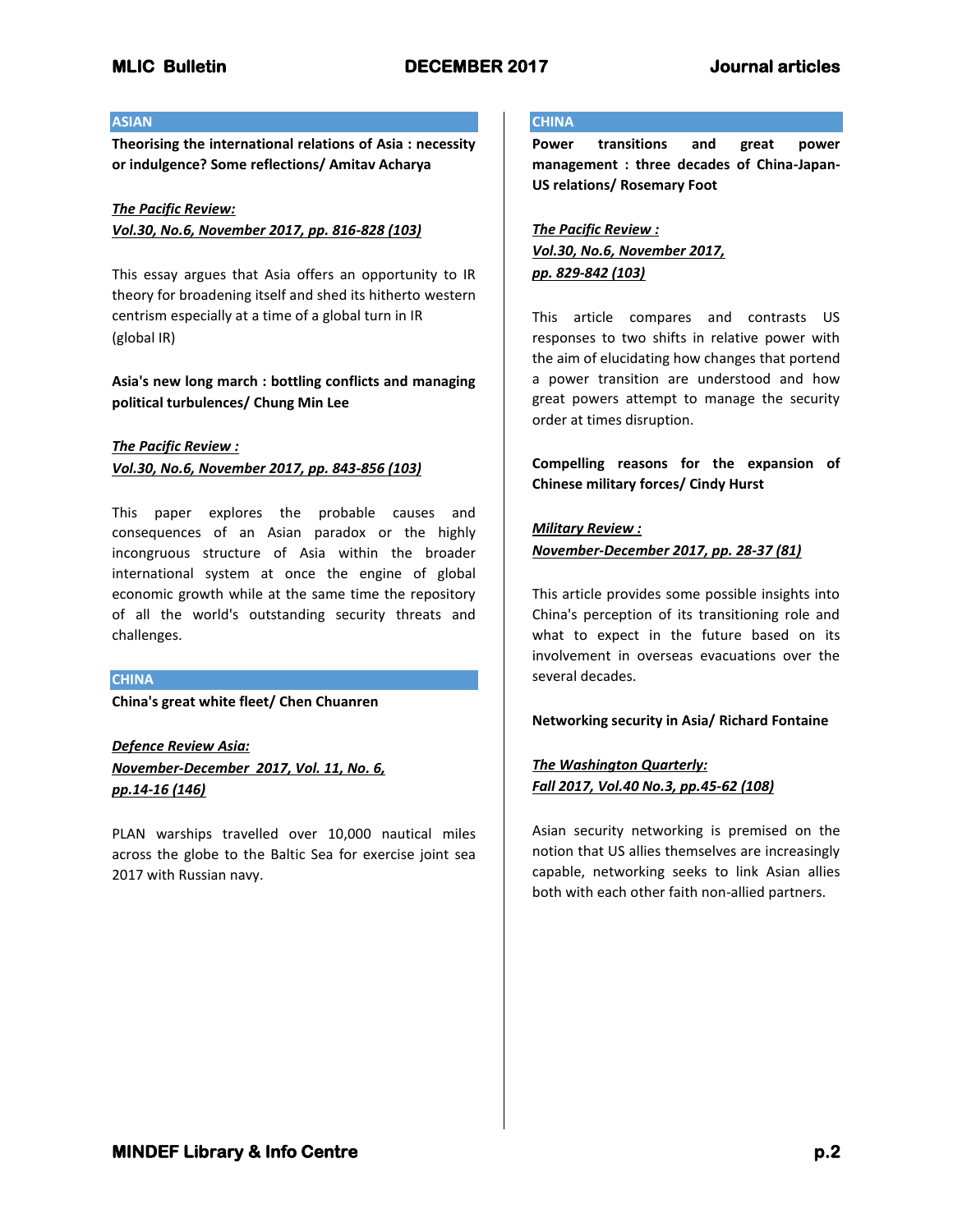## **CHINA**

**Russia's lasting influence in central Asia/ Morena Skalamera**

*Survival : Vol.59, No. 6, December 2017-January 2018, pp.123-142 (106)*

China and Russia have managed to reach a tacit understanding over their respective roles in central Asia.

**China heads for a step change in naval warfare capabilities/ Andrew Tate**

# *IHS Jane's International Defence Review: December 2017, Vol.50, pp.46-50 (120)*

There have been a number of indicators that China's military technology is entering an era of innovation, this article considers developments within the naval environment and looks at future projects.

# **Signal Boost - China integrates long-range surveillance capabilities/ Andrew Tate**

*Jane's Intelligence Review: Vol.29, Issue 12, December 2017, p.6 (123)*

As China seeks to expand its control over its maritime approaches and to operate further afield, it has developed its space-and ground-based long-range surveillance capabilities. This article looks at these assets and considers their current capabilities, as well as potential future developments.

### **CYBER**

**We need cyberspace damage control/ Damien Dodge**

# *Proceedings US Naval Institute : November 2017, pp.61-65 (86)*

Three paradigms are increasing the urgency to adopt cyberspace damage control practices: the U.S military anticipates cyberspace to be a heavily contested domain, the navy is advancing concepts where highly networked, platforms, sensors and weapons are dispersed, naval units are undergoing an electronic and computational metamorphosis.

# **CYBER**

**Cybersecurity of the future : the way for the communications MOSs/ William W Hess**

*Marine Corps Gazette : Vol.101, No.3, March 2017, pp.72-75 (71)*

The marine corps cybersecurity technicians install, operate and maintain security controls to support international network operations.

## **Automated defence systems/ Nicola Whiting**

# *Intersec: June 2017, pp.26-28 (69)*

The article argues that governments look to automated defence systems to combat the rise in cybercrime groups and nation state hackers using automated tools to launch attacks.

## **Facing up to cyber threats/ Simon Davies**

# *Intersec: July/August 2017, pp. 34-36(69)*

The article highlights the 21st century life is critically dependent on the internet, but it remains inherently insecure and there will always the malicious users eager to exploit weaknesses to launch cyber-attacks.

## **The end of cyber norms/ Alex Grigsby**

## *Survival :*

# *Vol.59, No.6, December 2017 - January 2018, pp.25-36 (106)*

The article discusses some significant progress over the years on cyber norms the disproportionate attention given to them has overshadowed an equally important tool that could make cyberspace more stable.

# **MINDEF Library & Info Centre** *p.3* $p.3$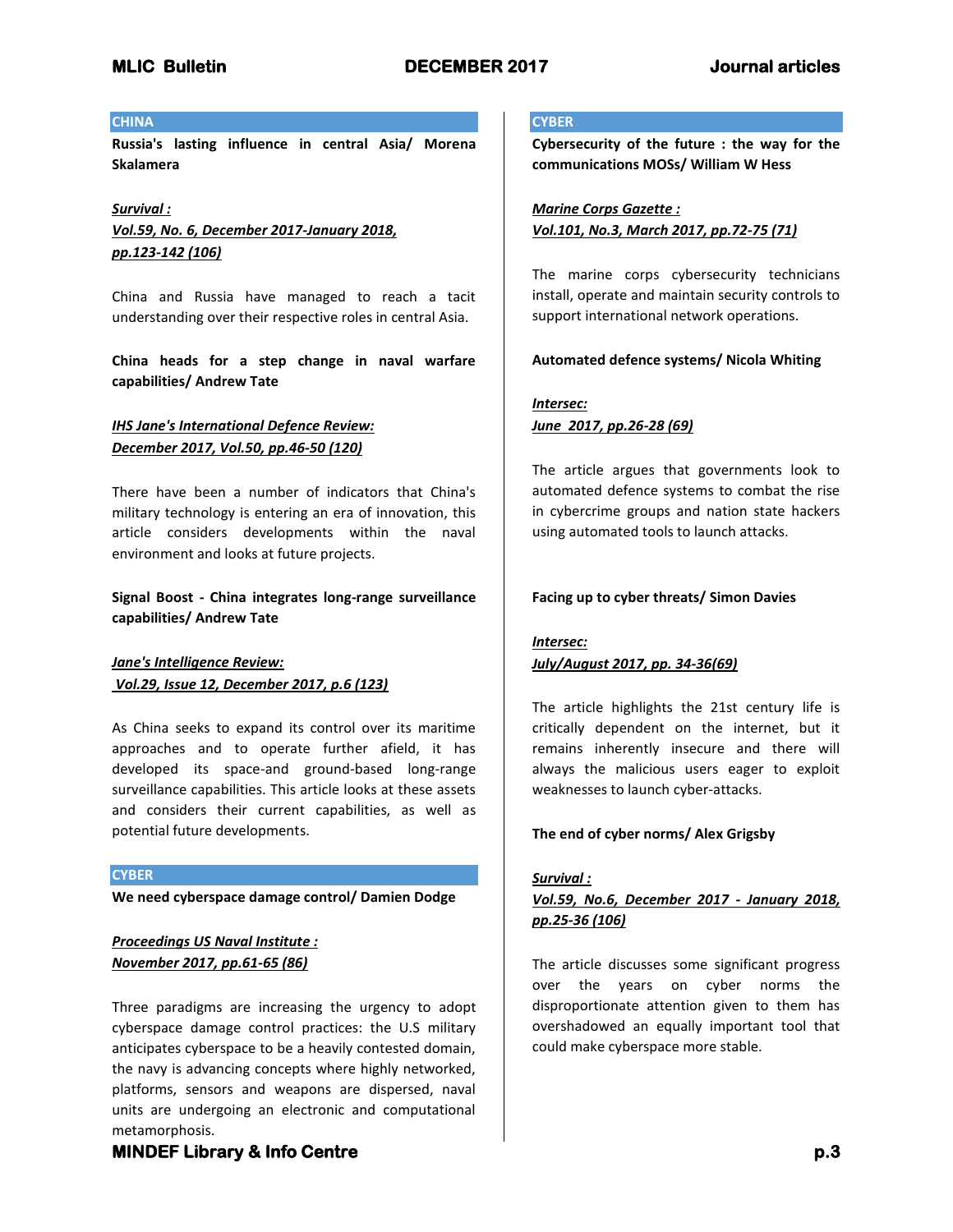### **CYBER**

**The challenge of getting responsible behaviour in cyberspace/ Eugene EG Tan**

# *RSIS Commentary: 06 October 2017, No 184 (F31)*

The inability of a United Nations group of experts to produce a consensus report on setting norms of behaviour in cyberspace seems to have brought norm development to a temporary halt.

**Expanding Scope - Cyber operations poised to take centre stage in US/ Tanner Johnson**

*Jane's Intelligence Review: Vol.29, Issue 11, November 2017, pp.50 - 53 (123)*

US President Donald Trump announced on 18 August the elevation of the United States Cyber Command to a full combatant command. This article examines the implications of the elevation for the US intelligence community, and the opportunities and challenges that the new status will bring.

#### **ELECTION**

**Scenarios, Old tricks - DRC president maneuvers/ Jordan Anderson**

*Jane's Intelligence Review: Vol.29, Issue 11, November 2017, pp.18 - 21 (123)*

President Joseph Kabila's efforts to hold on to power in the Democratic Republic of Congo are raising the risk of violent opposition to his rule. This article examines three scenarios for the country's overdue elections and their impact on state stability.

#### **INDONESIA**

**Political clouds to gather in the run-up to 2019 elections**

*Asia Monitor South East Asia Vol.2 : Vol.28, Issue 12, December 2017, pp.8-9 (49)*

The political risks in Indonesia to continue to rise in the run-up to the 2019 general elections as hard line Islamic groups will likely attempt to undermine the government repeatedly in order to push for a greater political role for Islam in the country.

### **INSURGENCY**

**Frozen out - Low-level conflict shows no sign of abating in eastern Ukraine/ Jonathan Spyer**

*Jane's Intelligence Review: Vol.29, Issue 11, November 2017, pp.36 - 40 (123)*

Low-level conflict between Ukrainian government and separatist forces continues in the Donbass provinces of Donetsk and Luhansk. This article reports from the front line as US policy on support to Ukraine continues to evolve.

## **INTELLIGENCE**

**Capacity Building - Insurgent groups seek to improve intelligence capabilities/ Michael Horton**

*Jane's Intelligence Review: Vol.29, Issue 11, November 2017, pp.26 - 29 (123)*

As insurgent groups grow and evolve, they naturally progress towards more sophisticated intelligence capabilities. This article analyses a range of groups' intelligence collection and counter-intelligence activities, and how these capabilities are likely to evolve.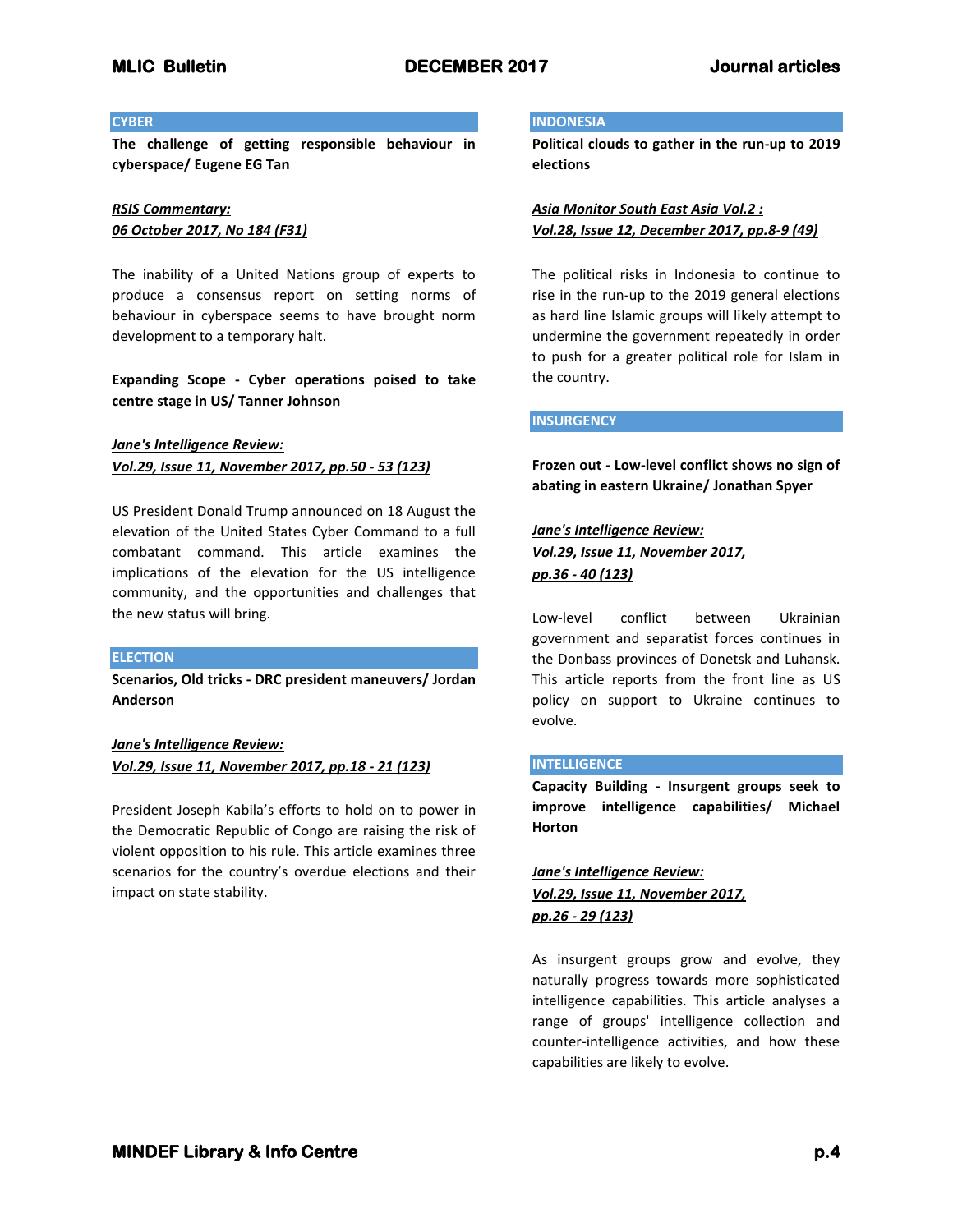## **ISIS**

**News in Asia : Indonesia, Malaysia and Philippines come together in effort to tackle ISIS**

## *Intersec: July/August 2017, pp.34-36 (69)*

The South East Asian nations of Malaysia Indonesia and Philippines have joined forces to carry out trilateral naval patrols against ISIS inspired terror groups operating in the region.

**Whither ISIS? Insights from insurgent responses to decline/ Paul Staniland**

# *The Washington Quarterly: Fall 2017, Vol.40 No.3, pp.29-43 (108)*

This article explores the trajectories of fifteen major insurgent organizations in South Asia following unambiguous military setbacks examining what happens to groups after a significant loss of control or influence over territory or a broader loss of momentum and support.

**Cooperating with Iran to combat ISIS in Iraq/ Ariane Tabatabai**

*The Washington Quarterly: Fall 2017, Vol.40 No.3, pp.129-146 (108)*

The article highlights a number of reasons why the US and Iran should cooperate to attain their goal of defeating ISIS.

### **ISLAMIC STATE**

**Close quarters - Islamic State faces imminent collapse in Raqqa/ Derek Henry Flood**

*Jane's Intelligence Review: Vol.29, Issue 11, November 2017, pp.32 - 35 (123)*

As forces rally across Iraq and Syria to retake territory from the Islamic State, the 'militant' capital of Raqqa is set to fall. This article reports from the SDF-held areas of the city on the state of the battle and the security outlook once liberation is complete.

## **ISLAMIC STATE**

**Armed influenced - the Russian and US interventions in Syria/ Tim Ripley**

*IHS Jane's Defence Weekly: Vol.54 Issue 47, 22 November 2017, pp.24-30 (122)*

During the past two years, operations by Russia and the United States in Syria have intensified as Moscow and Washington have sought to bolster their allies in the region. This article assesses the progress of these rival operations.

#### **JAPAN**

**Abe's big win in Japan gives him time to make history/ Ian Bremmer**

#### *Time:*

#### *Vol 190, No.14, 06 November 2017, p.8 (135)*

Prime Minister Shinzo Abe of Japan is poised to become his country's strongest and most successful leader in the postwar era.

**The Japanese constitutional amendment: national defense or a return to Japanese militarism/ Esteban Flores**

*Harvard International Review : Vol.XXXVIII. No 4, Fall 2017, pp.10-13(67)*

The amendment is more symbolic than anything. Claims about the alleged unconstitutionality of the JSDF have in no way impeded its operations.

# **MINDEF Library & Info Centre p.5** *p.5*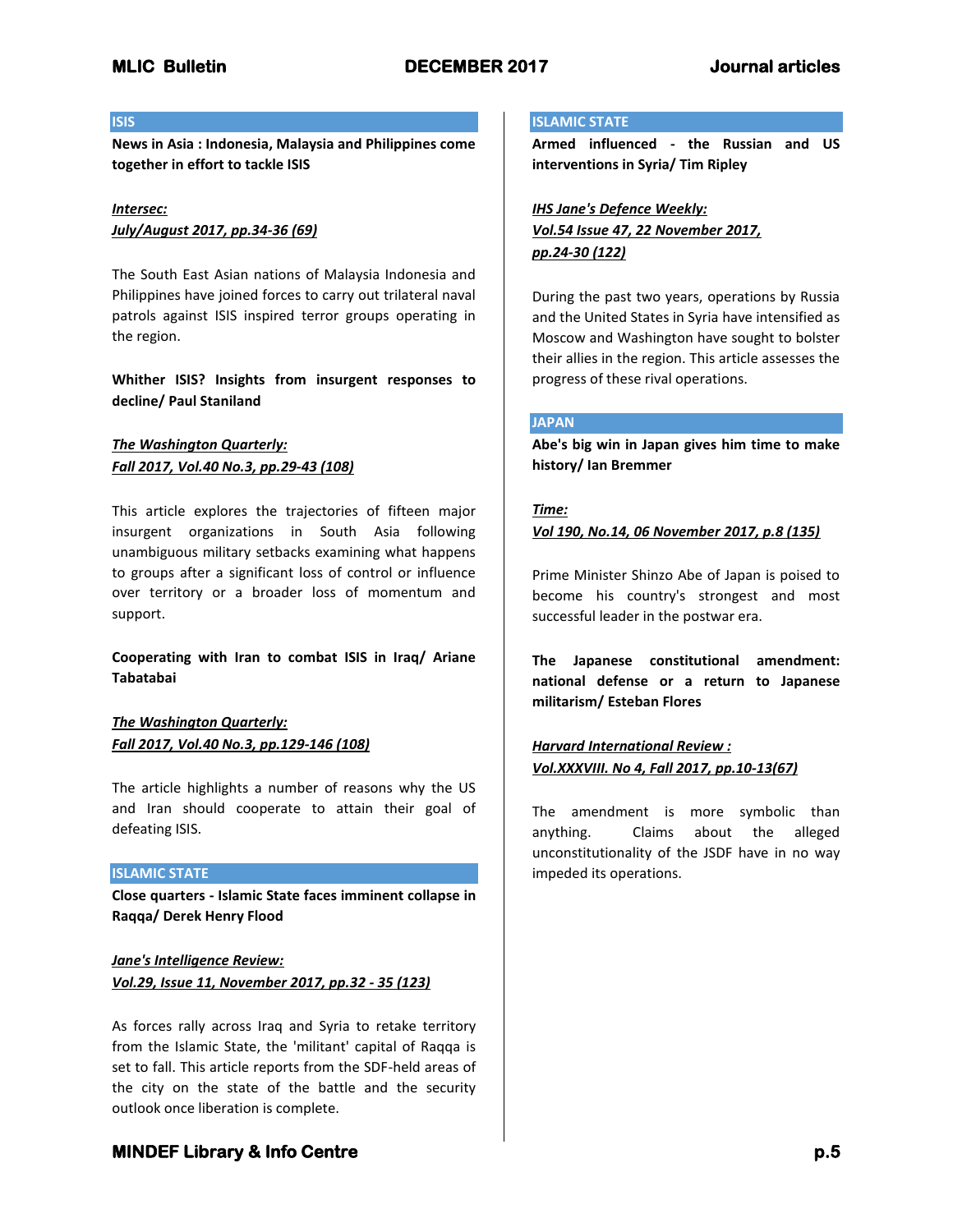# **JAPAN**

**Cherry blossoms : defence for and from Japan/ Robert Czulda**

*Naval Forces: Vol.XXXVIII, No.III, 2017, pp.58-61 (41)*

Japan characterised by complete, unquestionable pacifism and neutralism has ended up with the conservative Shinzo Abe as prime minister. He has been trying to transform Japan into a more active actor in the region particularly in military and security posture.

## **MALAYSIA**

**A first -class five-class navy**

*Naval Forces: Vol.XXXVIII, No.III, 2017, pp.64-65 (41)*

On the opening day LIMA 2017 exhibition on Langkawi island, Kuala Lumpur, naval forces correspondent George Mader had the opportunity to ask some questions to the commander-in-chief of the Royal Malaysian Navy (RMN) concerning the Chinese LMS .

## **MALAYSIA**

**Najib's United States visit : what is going on/ Chan Xin Ying**

# *RSIS Commentary: 11 October 2017, No 191 (F31)*

Najib's three day visit to Washington featured a high profile meeting with President Donald Trump and signing of several intriguing deals.

# **MIDDLE EAST**

**Construction under way on UAE naval base in Somalia/ Jeremy Binnie**

# *IHS Jane's Defence Weekly: Vol.54 Issue 47, 22 November 2017, p.18 (122)*

The article highlights the construction of a UAE naval base near Berbera in Somaliland that has begun by May. It is part of a wider project to establish a permanent military presence in the Gulf of Oman and the Red Sea. The UAE also has permission to use Berbera's airport.

**Lebanese prime minister announces resignation after 'threat of assassination' as regional tension continues**

# *Jane's Intelligence Review: Vol.29, Issue 12, December 2017, p.6 (123)*

Lebanese Prime Minister Saad Hariri announced his resignation on 4 November, claiming that he had been warned of an assassination plot against him. His father, Rafik - a former Lebanese prime minister was killed in a car bombing in 2005.

### **MILITARY HELICOPTER PILOT**

**Idiopathic syringomyelia in a military helicopter pilot/ Anthony Schiemer**

*Aerospace Medicine and Human Performance: Vol 88, No. 10, October 2017, pp. 962-965 (62)*

This case highlights several issues involved with the incidental finding of a syringomyelia. Studies have identified minimal radiological progression in cases of idiopathic syringomyelia with fewer individuals displaying neurological deterioration.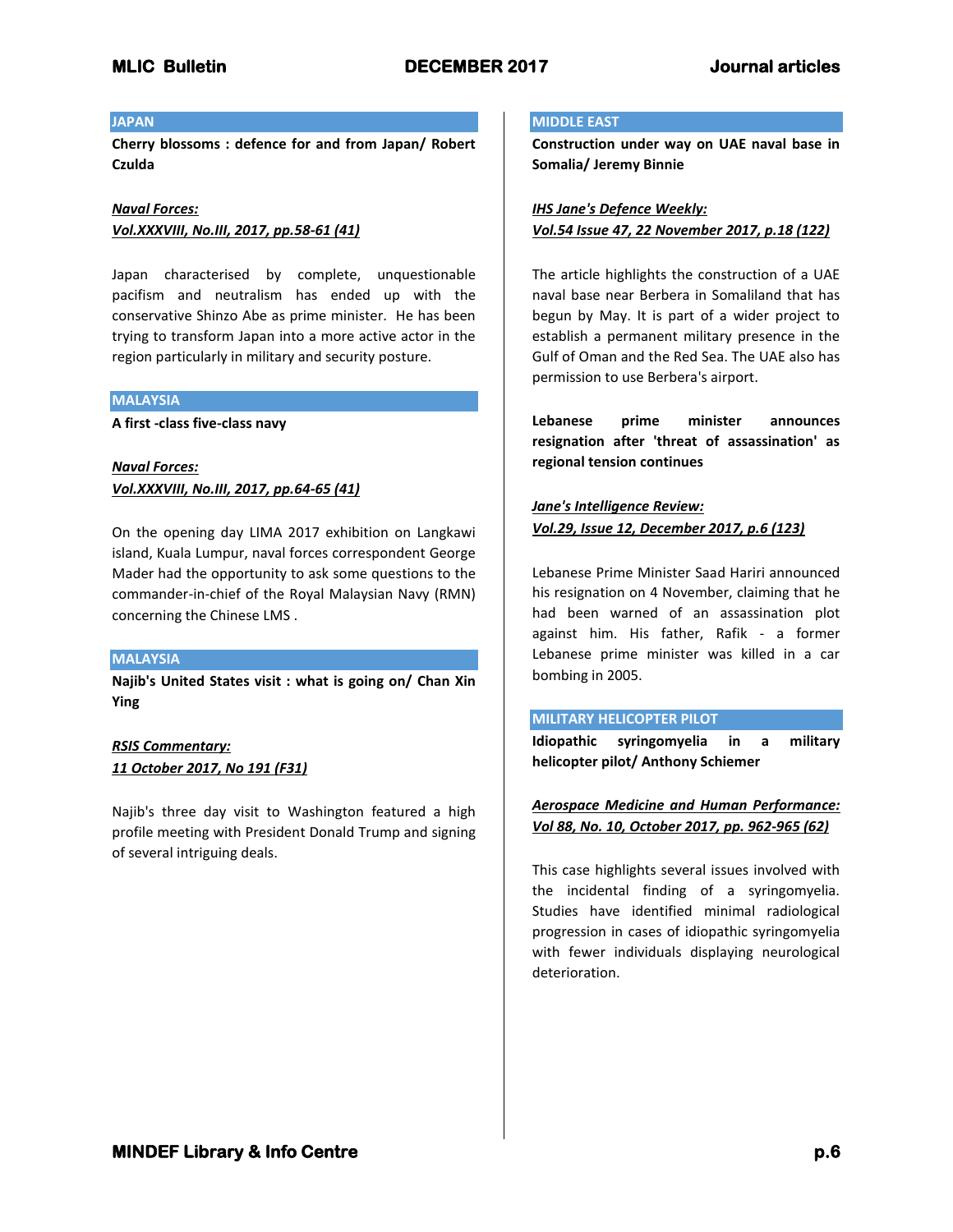## **NORTH KOREA**

**From strategic patience to strategic uncertainty : Trump, North Korea, and South Korea's new president/ Leif Eric Easley**

*World Affairs: Summer 2017, pp.7-31 (55)*

This article considers the prospects of the United States in leveraging - 'all options on the table' while recognizing the contradictions in China's role and in South Korea's domestic politics.

### **North Korea policy : changed Regime/ James Minnich**

## *Military Review : November-December 2017, pp. 39-53 (81)*

The objective of a changed regime policy is the establishment of conditions that success fully encourage Seoul and Pyongyang to pursue an agreement that permits both to coexist peaceably

**Provocative Strategy: North Korea bargains with nuclear diplomacy/ Karl Dewey, Alison Evans, Robert Kelley and Markus Schiller**

*Jane's Intelligence Review: Vol.29, Issue 11, November 2017, pp.6-13 (123)*

The pace and rhetoric of North Korea's nuclear and missile programmes have shifted the uneasy status quo of security in Northeast Asia. This article examine Pyongyang's strategy amid rising regional tensions and North Korea's 'H-bomb' claims.

### **Threat trajectory**

*Jane's Intelligence Review: Vol.29, Issue 11, November 2017, pp.30 - 31 (123)*

North Korea's increasingly frequent missile tests have served to convey an improving deterrence capability and to apply pressure on the US and its allies, most notably Japan and South Korea. This article shows the image of North Korea's missile tests' trajectory.

#### **NORTHEAST ASIA**

**Nuclearised Northeast Asia : why including Japan, South Korea may work/ Graham Ong Webb**

*RSIS Commentary: 23 October 2017, No 198 (F31)*

The article discusses accommodating a nuclearized Northeast Asia will require a revolution of its own the re-education of current adjustment of present geopolitical and institutional arrangements.

#### **ORGANISED CRIME**

**Joining the dots - Social network analysis offers tool for law enforcement/ Sanaz Zolghadriha**

# *Jane's Intelligence Review: Vol.29, Issue 11, November 2017, pp.42 - 45 (123)*

Social network analysis is a useful tool for law enforcement operations against organised crime. This article examines the fundamentals of the technique and how it may offer a bridge for greater co-operation between academia and the law enforcement community.

### **PHILIPPINES**

**Philippines and Australia agree to enhanced counter terrorism cooperation**

# *Defence Review Asia: November-December 2017, Vol. 11, No. 6,*

*p.8 (146)*

The article highlights the Australian defence force will expand its assistance to the armed forces of the Philippines to strengthen its long term ability to combat terrorist threats and prevent the spread of Daesh to the region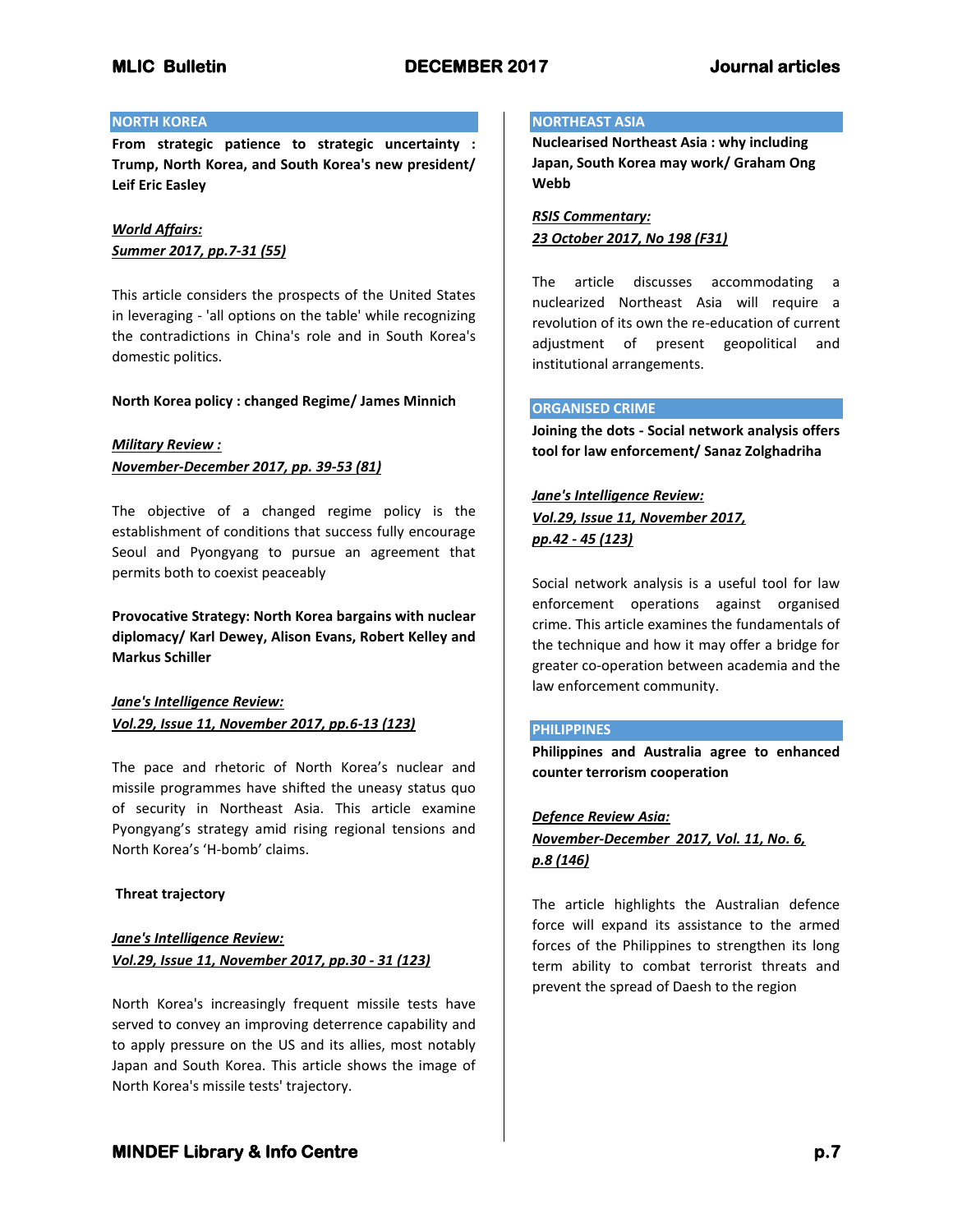## **PHILIPPINES**

**The Philippine navy meeting symmetric and asymmetric threats**

*Naval Forces: Vol.XXXVIII, No.III, 2017, pp.66-67 (41)*

LIMA 2017 in Langkawi flag officer in command of the Philippine navy gave an interview to naval forces correspondent George Mader.

### **PROCUREMENT**

**Sustainment threatening F-235 ramp-up/ Leigh Gingreco**

*Flight International: 07 - 13 November 2017, p.21 (65)*

US Government Accountability Office report highlights long backlogs for repairs and parts procurement that kept aircraft grounded 22% of the time.

### **SINGAPORE**

**Singapore's innovative littoral mission vessels/ Mike Yeo**

*Asia-Pacific Defence Reporter: Vol.43, No.8, October 2017 pp.104--106 (9)*

The RSN currently operates eleven fearless-class 55 metre patrol vessels as its primary vessels for sea patrols. The new vessels will be equipped with enhanced combat systems and integrated communications suite that enable the RSN to undertake a wide range of maritime security operations.

#### **SINGAPORE**

**Beyond a balanced fleet : a sharper, smarter and stronger republic of Singapore navy beyond 2017/ Collin Swee Lean Koh**

*Naval Forces: Vol.XXXVIII, No.III, 2017, pp.4-5 (41)*

The article highlights present and in the foreseeable future the navy is anticipated to remain focused on its immediate region Southeast Asia and its adjacent waters in the Western Pacific while continuing to also function as a robust instrument of Singapore's foreign policy which includes contribution to international security.

### **Keeping watch on terror/ Ong Hong Tat**

*Pioneer: May 2017, pp.10-11*

Singapore's security agencies work together to respond swiftly to terror attacks.

**Singapore commissions two more Littoral Mission Vessels(LMV)/ Ridzwan Rahmat**

# *IHS Jane's Defence Weekly: Vol.54, Issue 47, 22 November 2017, pp.17 (122)*

The Republic of Singapore Navy has commissioned two more locally built LMVs named RSS Sovereignty and RSS Unity with pennant numbers 16 and 17 respectively. It was commissioned on 14 November at RSS Singapura - Changi Naval Base.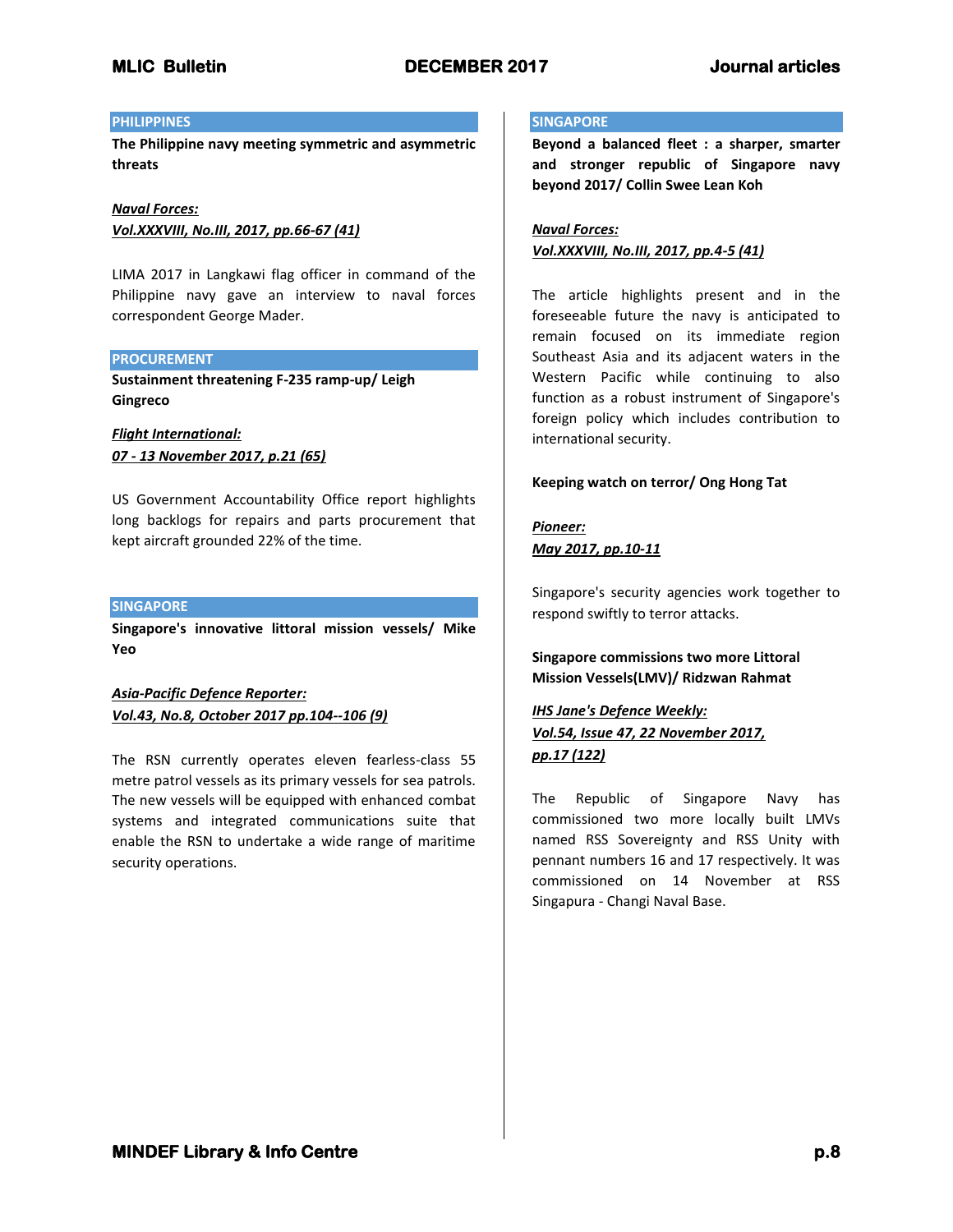## **SOUTHEAST ASIA**

**Habits of peace : long term regional of cooperation in Southeast Asia/ Aarie Glas**

# *European Journal of International Relations: Vol. 23, Issue. 4, December 2017, pp.833-856 (26)*

This article builds on the emerging international relations literature on habits and practice in interstate relations. It explores in depth analysis of the regional response to the 2011 Preah Vihear crisis between Cambodia and Thailand.

**Liberation of Marawi : implications for Southeast Asia/ Jasminder Singh**

# *RSIS Commentary: 19 October 2017, No 197 (F31)*

The article highlights on jihadists in Southeast Asia are already talking of training the next generation of mujahidins in the region. A pro ISIS posting warned Marawi is just the beginning and the new cubs and soldiers will be trained to fight the crusader forces.

## **TERRORISM**

**Terrorism & Insurgency, Data Digest, JTIC Global Attack Index - August 2017**

*Jane's Intelligence Review: Vol.29, Issue 11, November 2017, pp.14 - 15 (123)*

Jane's Terrorism and Insurgency Centre presents its Global Attack Index, a monthly summary of worldwide attacks by non-state armed groups, collected from open sources.

**Terrorism & Insurgency, Militant web watch,**  Monitoring militant activity online â€<sup>"</sup> September and **October 2017**

*Jane's Intelligence Review: Vol.29, Issue 11, November 2017, pp.16 - 17 (123)*

Jane's examine online activity by militant groups during September - October, as activists and supporters reacted to international events. Excerpts are sourced from a range of social media platforms.

## **THAILAND**

**Election announcement credible but return to civilian rule less so**

*Asia Monitor South East Asia Vol.1 : Vol.28, Issue 12, December 2017, pp.4-5 (49)*

The article highlights the return of elections will not mean a return to full civilian rule as the military will maintain a dominant role in government regardless of which party comes into power. The new proportional voting system more democratic will make it harder for the larger parties to win.

## **TRAINING**

**An air force power/ Luca Peruzzi**

# *Flight International: 14-20 November 2017, pp.38-40 (65)*

Equipped with advanced jet aircraft, exotic simulators, networking technology and ideal allyear flying conditions, the Italian air force sees itself as a leader in fighter pilot training. More in this article.

### **UNITED STATES**

**Continental drift - Fight against Islamist militancy takes priority for US in Africa/ Duncan Woodside**

*Jane's Intelligence Review: Vol.29, Issue 11, November 2017, pp.22 - 25 (123)*

US President Donald Trump's pledges to put 'America first', reduce financial contributions to the UN, and step up operations against Islamist terrorism have raised the spectre of changes to US policy on Africa. This article examines the changing outlook for US foreign policy across the region.